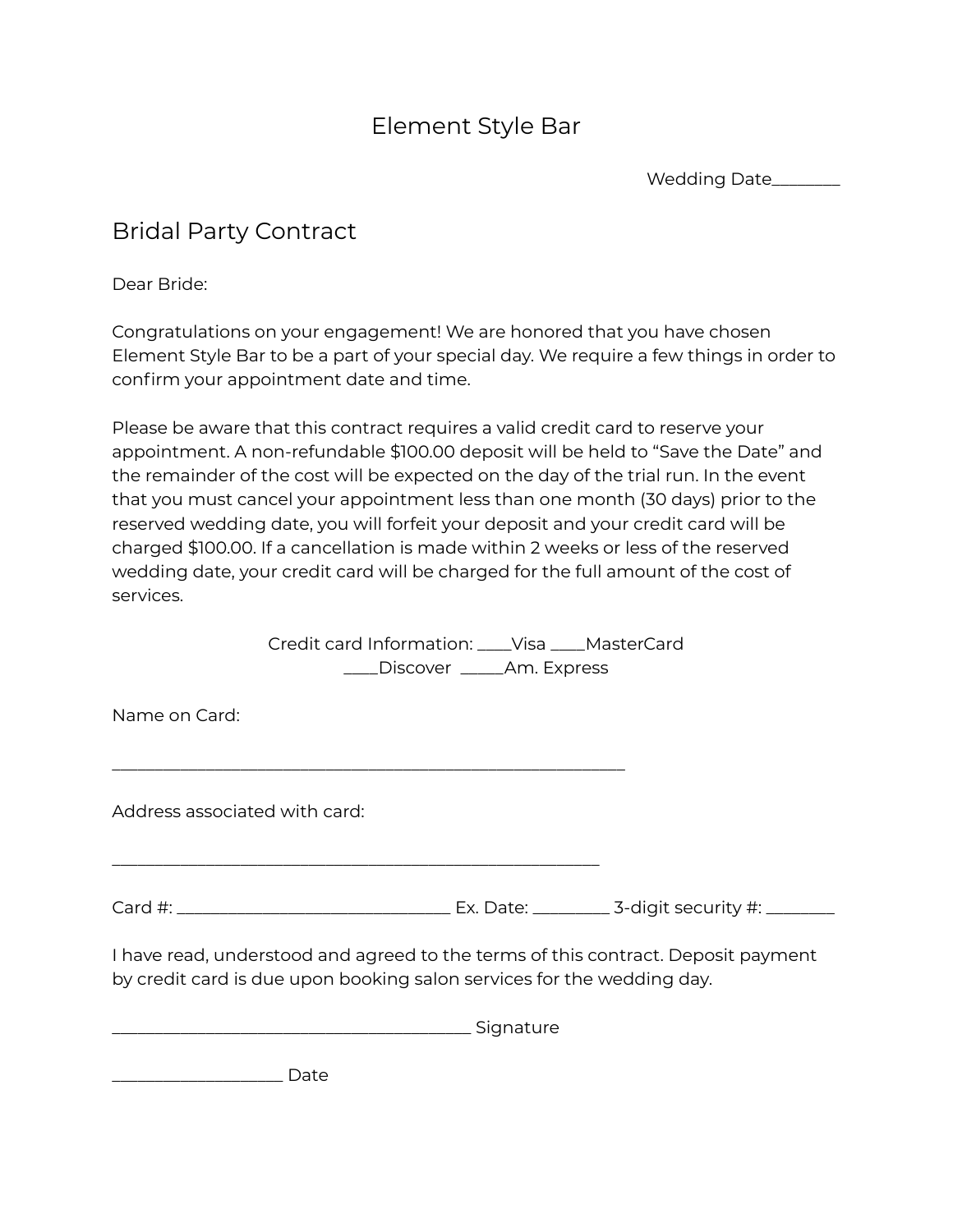# **Bride Information**

| <b>Brides Name:</b>                                              |
|------------------------------------------------------------------|
|                                                                  |
|                                                                  |
|                                                                  |
|                                                                  |
| E-mail Address:                                                  |
| Preferred method/time to contact:                                |
| Alternative Contact Name (if bride is from out of town)<br>Name: |
|                                                                  |
| Phone:                                                           |
| Wedding Information                                              |
|                                                                  |
|                                                                  |
| Wedding Location:                                                |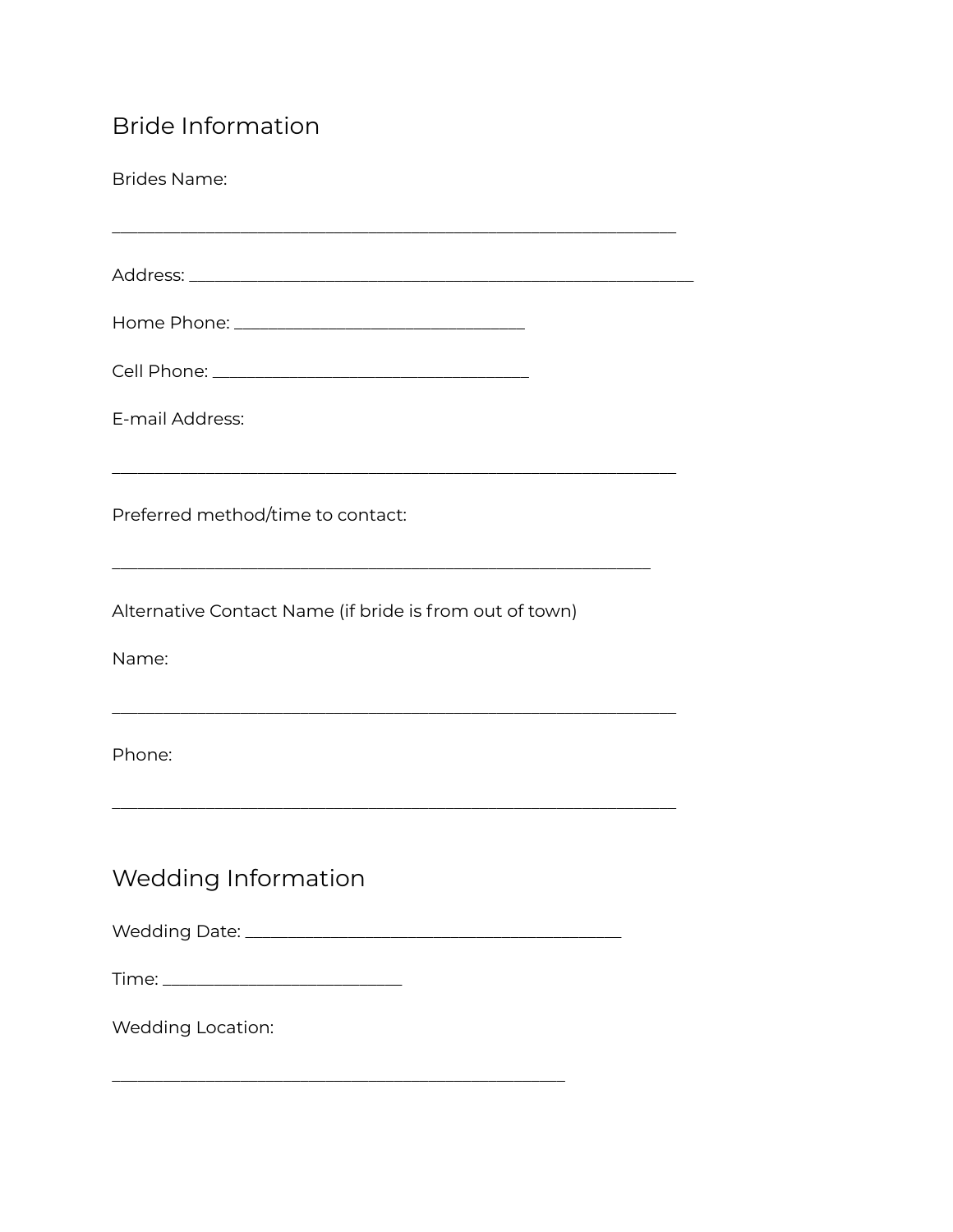Photo Time: \_\_\_\_\_\_\_\_\_\_\_

Number in Wedding Party booked for salon services: \_\_\_\_\_\_\_\_\_\_

### Bridal Services

Bridal Services (circle all that apply):

Practice Up-do Wedding Make-up Wedding Up-do Date of Practice Updo:

|                                                | Time: ____________      |
|------------------------------------------------|-------------------------|
|                                                | _ Time: _______________ |
| Date of Wedding Updo: ________________________ | Time:                   |

#### Pricing

- Bride Hair Starts at \$180
- Bridal Party Starts at \$80
- Travel Fee: Inside Thomas County \$50.00 Outside Thomas County \$100.00+
- Bride Hair price includes trial run and day of wedding. This price is
- non-refundable and to be paid in full the day of the trial run.

#### Members of Wedding Party and Exact Services Needed:

| First & Last Name: Position in Party | Services |
|--------------------------------------|----------|
|                                      |          |
|                                      |          |
|                                      |          |
|                                      |          |
|                                      |          |
| $6. \underline{\hspace{1.5cm}}$      |          |
|                                      |          |